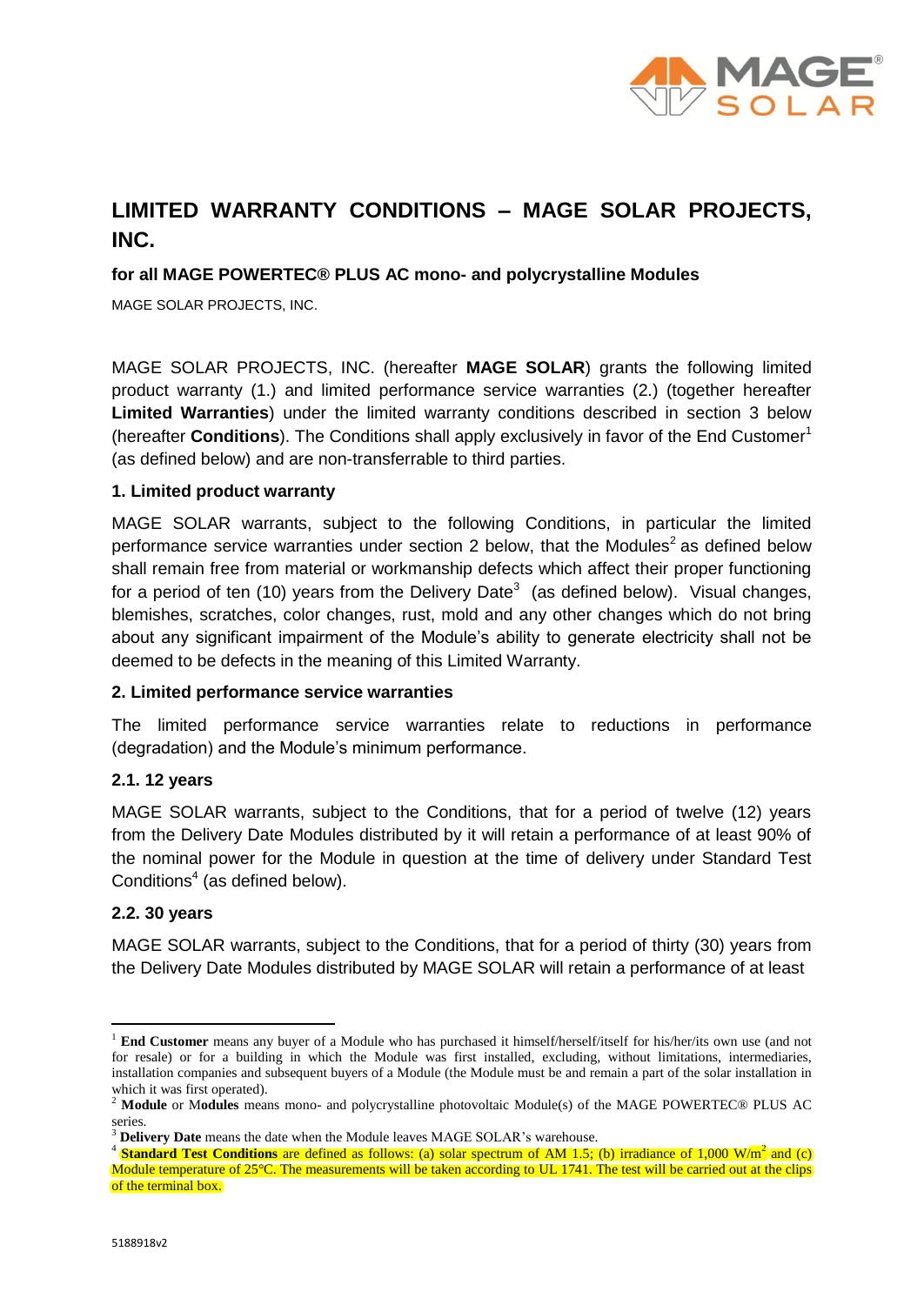

80% of the nominal power for the Module in question at the time of delivery under Standard Test Conditions.

# **2.3 Collective output**

The limited performance service warranties set forth in sections 2.1 and 2.2 above shall govern the collective output of all Modules sold per invoiced order. By way of explanation, if one Module should fall below the respective nominal power threshold, but the collective output of all Modules sold per system equals or exceeds the respective nominal power threshold, then the underperforming Module shall not be subject to a Limited Warranty claim.

# **3. Limited warranty conditions**

The Conditions set out in this section 3 shall apply to the Limited Warranties set forth above.

MAGE SOLAR SHALL NOT BE LIABLE UNDER ANY CIRCUMSTANCES FOR ANY INCIDENTAL, DIRECT, INDIRECT, CONSEQUENTIAL, SPECIAL OR PUNITIVE DAMAGES, HOWEVER CAUSED, INCLUDING WITHOUT LIMITATION, DAMAGES FOR LOST SERVICES, COST OF SUBSTITUTE SERVICES, LOST PROFITS, LOST GOODWILL OR LOST SAVINGS, DOWNTIMES, LOSS OF PRODUCTION, LOSS OF SALES REVENUE, COMPENSATION FOR DAMAGE WHICH HAS NOT ARISEN ON THE MODULES THEMSELVES, AND EXPENSES RELATING TO THIRD-PARTY CLAIMS. ADDITIONALLY, MAGE SOLAR SHALL HAVE NO RESPONSIBILITY OR LIABILITY WHATSOEVER FOR DAMAGES OR INJURY TO PERSONS (INCLUDING, BUT NOT LIMITED TO BODY AND HEALTH) OR PROPERTY, OR FOR OTHER LOSS OR INJURY RESULTING FROM ANY CAUSE WHATSOEVER ARISING FROM OR RELATING TO THE MODULES, INCLUDING WITHOUT LIMITATION, ANY DEFECTS AND/OR FAILURES IN THE MODULES OR FROM USE OR INSTALLATION OF THE MODULES, WHETHER SUCH LIABILITY IS ASSERTED ON THE BASIS OF CONTRACT, TORT OR OTHERWISE, EVEN IF MAGE SOLAR HAS BEEN ADVISED OF THE POSSIBILITY OF SUCH DAMAGES. MAGE SOLAR'S MAXIMUM LIABILITY UNDER ANY WARRANTY OR FOR ANY MANUFACTURING OR DESIGN DEFECTS IS LIMITED TO THE ACTUAL SALES PRICE FOR THE MODULES PAID BY THE ORIGINAL CUSTOMER.

IF AND TO THE EXTENT REQUIRED BY APPLICABLE LAW, WHERE THE ORIGINAL CUSTOMER IS A NATURAL PERSON, NOTHING IN THIS LIMITED WARRANTY SHALL OPERATE OR BE CONSTRUED TO OPERATE AS TO EXCLUDE OR RESTRICT THE LIABILITY OF MAGE SOLAR FOR DEATH OR PERSONAL INJURY OF THE CUSTOMER CAUSED BY REASON OF THE NEGLIGENCE OF MAGE SOLAR OR ITS EMPLOYEES OR AGENTS.

THE FOREGOING LIMITED WARRANTIES ARE IN LIEU OF AND EXCLUDE ALL OTHER WARRANTIES, EXPRESS OR IMPLIED, STATUTORY OR OTHERWISE, INCLUDING BUT NOT LIMITED TO ANY WARRANTIES OF MERCHANTABILITY OR FITNESS FOR A PARTICULAR PURPOSE, USE OR APPLICATION AND ALL OTHER OBLIGATIONS OR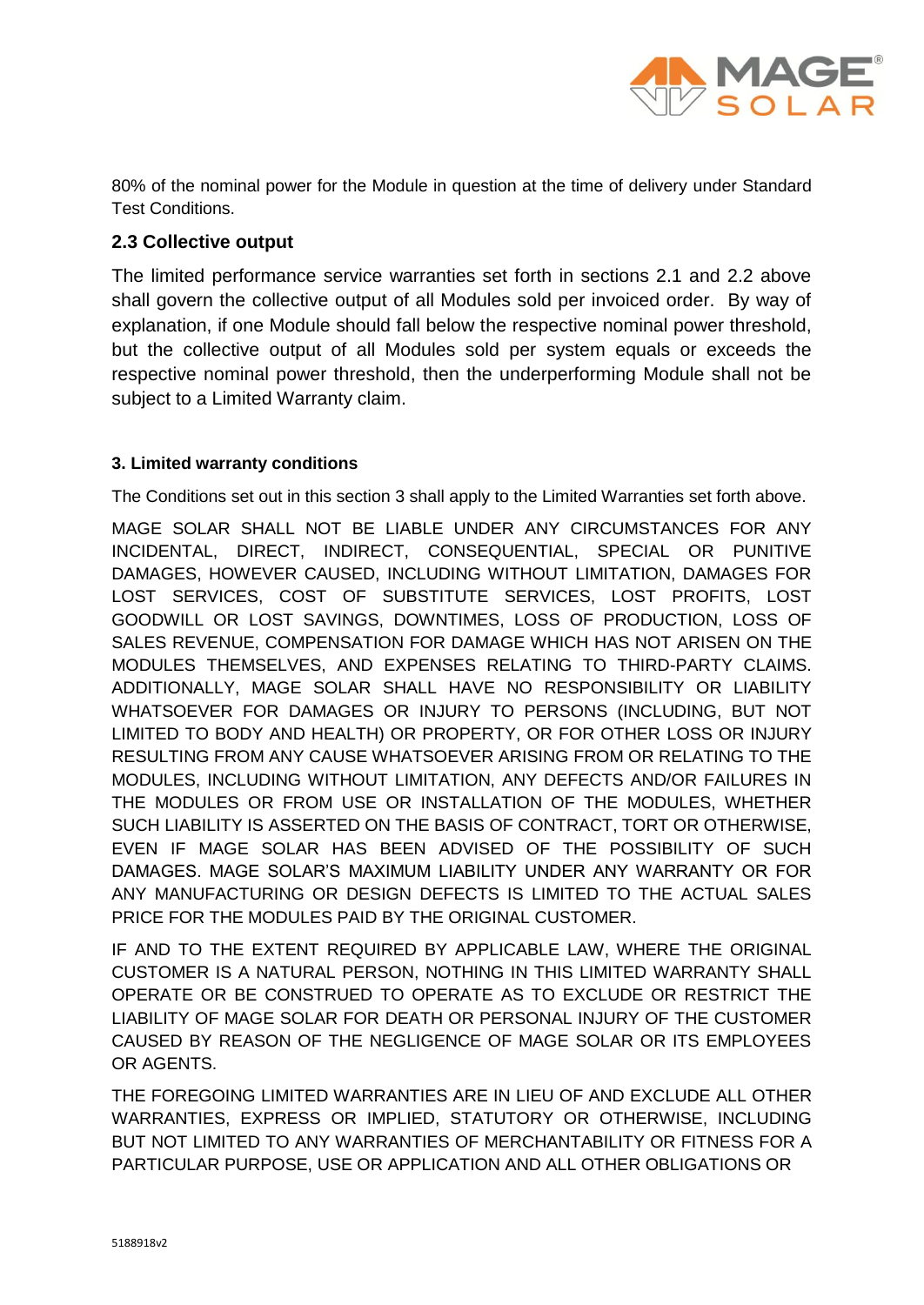

LIABILITIES ON THE PART OF MAGE SOLAR, ALL OF WHICH ARE HEREBY EXPRESSLY DISCLAIMED. THE END CUSTOMER ACKNOWLEDGES THAT THE REMEDIES PROVIDED HEREIN ARE EXCLUSIVE AND IN LIEU OF ALL OTHER WARRANTIES.

No distributor or any other person or entity shall be authorized to expand or amend these Limited Warranties without the prior written consent of MAGE SOLAR.

#### **3.1 Statutory warranty / exclusion / liability**

The Limited Warranties are a voluntary service rendered by MAGE SOLAR free of supplementary charge. The Limited Warranties shall only apply if the installation, application and usage of the Module are appropriate and normal and only if the conditions of use are normal. The following events with regard to the Module or parts of it, by way of inclusion but not exclusion, shall not be covered under the Limited Warranties and MAGE SOLAR disclaims any and all liability if any of them should lead to a reduction in performance or other damage/impairment of the Module:

• events of *force majeure* (including, but not limited to, storms, lightning strikes, hail, fire, water, power outages, accidents, flooding, snow damage, avalanches, frost damage, earthquakes, hurricanes, volcanic eruptions, landslides, plagues of insects and other damage caused by animals);

• damage caused by third parties (including, but not limited to, vandalism and theft);

• defects in the system in which the Module is installed;

• incorrect use/operation and handling or use contrary to the intended purpose, incorrect maintenance, carelessness or accidents (including, but not limited to, use under conditions for which the product was not designed, use in an unsuitable environment, or use in a manner contrary to applicable laws or regulations);

• repairs, initial installation or re-installation, start-up or demounting, disassembling and modification of Modules or parts thereof by a person who has not been certified by MAGE SOLAR. The installation instructions per Module type as currently in effect must be followed without exception, which shall be a prerequisite for the assertion of any Limited Warranty claims;

• voltage spikes;

• operation of the Modules on mobile units (e.g. vehicles) or not on land;

• the Modules being exposed to external factors (such as chemicals, salt, smoke, dirt and other contaminants as well as generalized corrosion and biological infestations) unless MAGE SOLAR has certified in writing that the Module has special resistance;

• Modules being connected to modules from other manufacturers not identical in construction;

• insufficient ventilation (in particular, the maximum temperatures specified in the installation instructions must not be exceeded);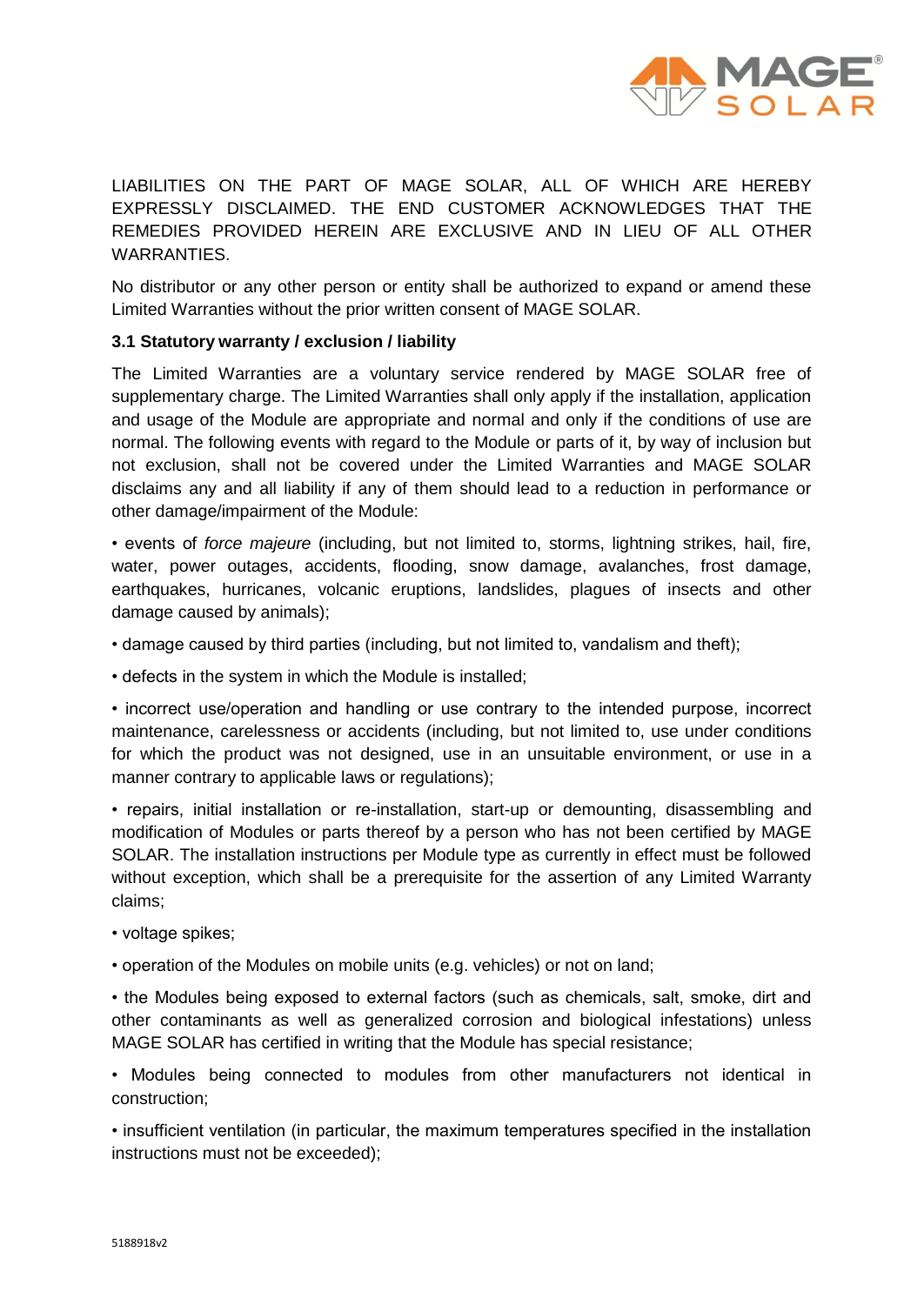

• with regard to the micro inverter, any liability shall be specifically excluded for any defect or damage to the micro inverter:

- a) if the micro inverter has been tampered with or otherwise damaged, either internally or externally;
- b) if the micro inverter has been suffered damage caused by defects of other components of the solar system; or

• other events/circumstances which are beyond MAGE SOLAR's control.

For all Modules which are repaired or replaced, the same requirements and Limited Warranty periods shall apply as for the repaired or replaced Module, provided, however, that the original Limited Warranty periods shall not be extended or restarted. All right, title, and ownership in and to parts, products and/or Modules that have been replaced pursuant to the above limited product warranty and/or limited performance service warranties shall revert to MAGE SOLAR. Further requirements for asserting any Limited Warranty claims are that the Modules must have been used for their intended purpose, that there are no signs of wear or external damage which exceed the normal use and that the serial number and/or the product label have not been changed, removed or defaced.

The Limited Warranty shall not cover, and MAGE SOLAR will not be responsible for, any damage caused by incorrect or faulty processing of the micro inverter.

The Limited Warranties shall expire if the Module is removed from the original place of installation.

## **3.2. Services on the basis of the Limited Warranties**

If a Limited Warranty claim arises on the basis of the Limited Warranties, MAGE SOLAR shall exclusively and at its sole discretion, either repair the Module or part of it OR deliver a properly functioning Module or part of it which meets the Limited Warranties and is of equal or superior performance than the replaced Module or part, OR compensate for the shortfall in performance by providing additional Modules OR provide a financial remedy to the End Customer in the form of an appropriate residual value of the Module. MAGE SOLAR reserves the right, when delivering another Module or repairing the Module, to provide a different Module type which may differ in size, form, color and/or performance or use parts of improved design. The End Customer acknowledges that MAGE SOLAR may satisfy the replacement remedy described in section 3 above by supplying used and/or repaired products or parts as replacements as long as the replacement products comply with the Limited Warranties.

The Limited Warranties shall not cover shipping costs to return the non-conforming Modules, shipping costs for delivery of repaired or replacement Modules, costs of the removal and reinstallation of the defective Modules, or other expenses incurred by the End Customer or distributor. Any further performances under the Limited Warranties are explicitly excluded. MAGE SOLAR's Limited Warranty services to be performed shall be limited in value to the the original costs of the Module.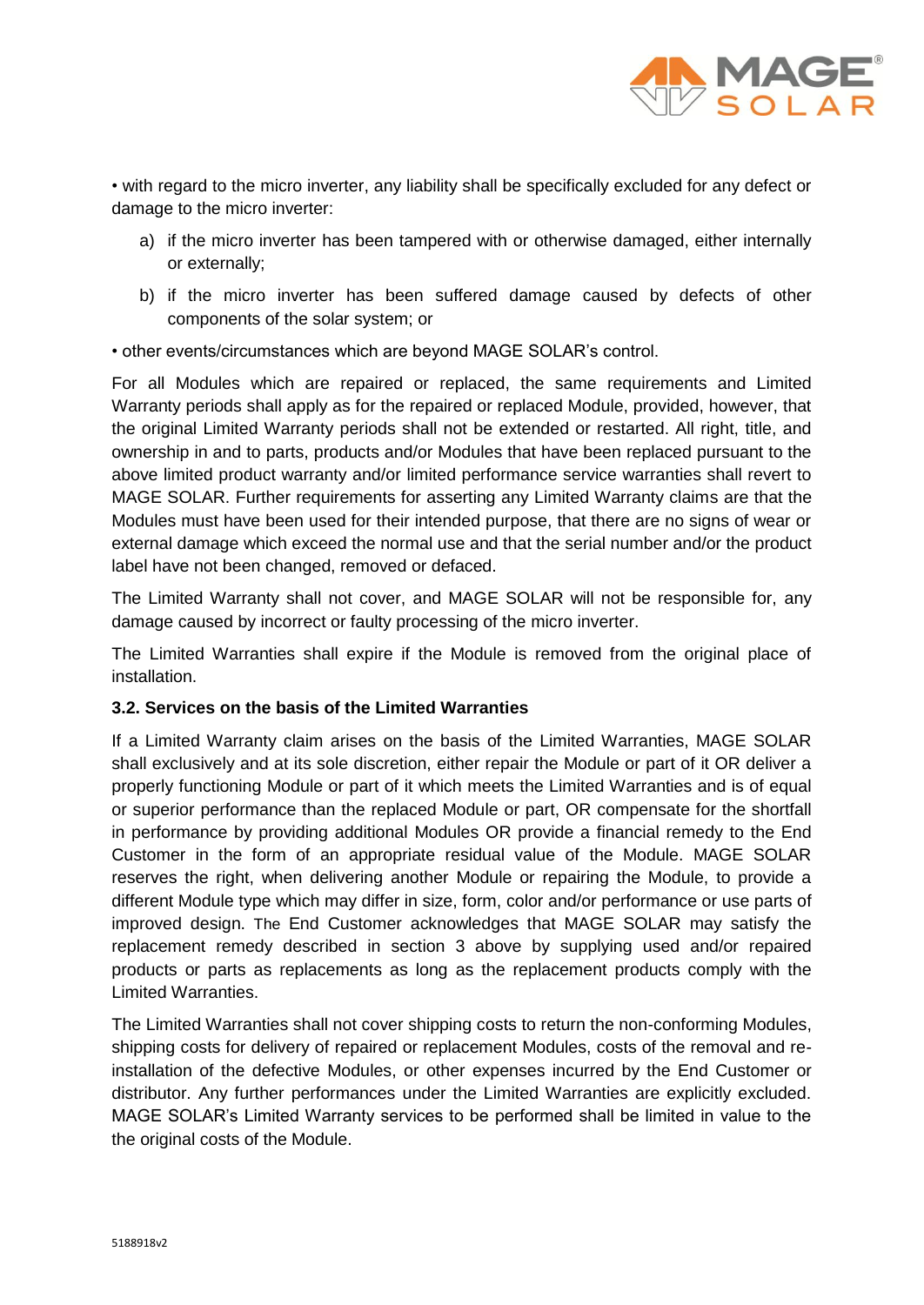

# **3.3. Reporting Limited Warranty claims**

Limited Warranty claims may only be asserted during the term of the applicable Limited Warranty. Any extension of the term of the Limited Warranties shall be excluded, regardless of the legal basis.

If the End Customer believes that he/she/it has a justified Limited Warranty claim, he/she/it shall notify the distributor which sold the Module to that effect in writing. Any claims stemming from or relating to the Limited Warranties shall be asserted within eight weeks after the discovery of the defect/reduction in performance (the time when the notification is received by MAGE SOLAR will be the basis for determining whether a claim has been reported within this deadline) or else shall be excluded and not be recognized by MAGE SOLAR. A requirement for asserting a claim is that (1) an original proof of purchase of the modules, (2) the serial number of the module, (3) the module number and the serial number of the micro inverter (the latter only in case of a micro inverter defect) be submitted. Furthermore, the loss of performance below the minimum peak performance under Standard Test Conditions warranted by MAGE SOLAR must be proven. The limited performance service warranties are subject to MAGE SOLAR's confirmation of effective power output and actual power output using IEC 60904 standard test conditions. In case of dispute, the decisive performance measurements shall be determined by a Nationally Recognized Test Lab (NRTL) such as Intertek ETL, or through MAGE SOLAR's own measurements (assessment of measurement tolerances will be undertaken in accordance with EN 50380). The distributor will inform the End Customer of the next step in the claims procedure. If further support is required, the End Customer may request additional information from MAGE SOLAR PROJECTS, INC., 720 Industrial Boulevard, Dublin, Georgia 31021 USA, +1 (877) 311 6243 (Toll-free), +1 (478) 609 6640 (Main Office), e-mail: info@magesolar.com. Modules may only be returned with the prior written consent of MAGE SOLAR. With regard to the submission of Limited Warranty claims, the distributor will be deemed to be the vicarious agent or assistant of the End Customer.

## **3.4 Terms and Conditions of Sale**

MAGE SOLAR's Terms and Conditions of Sale as currently in effect shall govern these Limited Warranties, including without limitation the rights and responsibilities granted hereunder.

## **3.5 State Law**

The Limited Warranties provides certain specific legal rights to the End Customer. The End Customer may have other rights that vary from state to state or province to province. **Some states or provinces do not allow limitations or exclusions on implied warranties or on the duration of an implied warranty or on the exclusion or limitation of incidental or consequential damages, in which case the above limitation(s) or exclusion(s) may not apply to you.**

#### **3.6 Miscellaneous**

These Limited Warranties apply to Modules which were/are delivered on or after January 1, 2013 to the date when new limited warranty conditions enter into force.